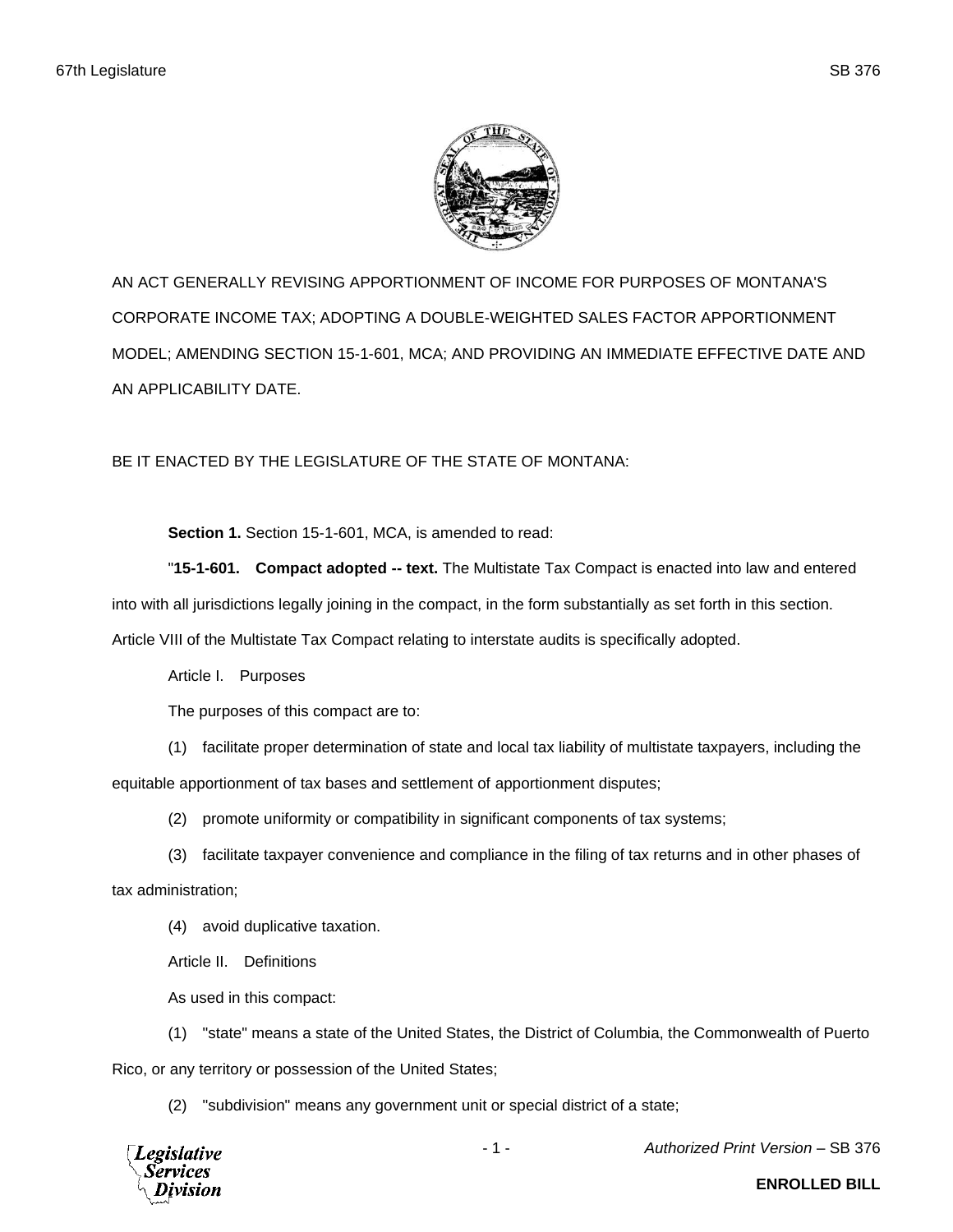(3) "taxpayer" means any corporation, partnership, firm, association, governmental unit or agency, or person acting as a business entity in more than one state;

(4) "income tax" means a tax imposed on or measured by net income including any tax imposed on or measured by an amount arrived at by deducting expenses from gross income, one or more forms of which expenses are not specifically and directly related to particular transactions;

(5) "capital stock tax" means a tax measured in any way by the capital of a corporation considered in its entirety;

(6) "gross receipts tax" means a tax, other than a sales tax, which is imposed on or measured by the gross volume of business, in terms of gross receipts or in other terms, and in the determination of which no deduction is allowed which would constitute the tax an income tax;

(7) "sales tax" means a tax imposed with respect to the transfer for a consideration of ownership, possession, or custody of tangible personal property or the rendering of services measured by the price of the tangible personal property transferred or services rendered and which is required by state or local law to be separately stated from the sales price by the seller or which is customarily separately stated from the sales price but does not include a tax imposed exclusively on the sale of a specifically identified commodity or article or class of commodities or articles;

(8) "use tax" means a nonrecurring tax, other than a sales tax, which:

(a) is imposed on or with respect to the exercise or enjoyment of any right or power over tangible personal property incident to the ownership, possession, or custody of that property or the leasing of that property from another including any consumption, keeping, retention, or other use of tangible personal property; and

(b) is complementary to a sales tax;

(9) "tax" means an income tax, capital stock tax, gross receipts tax, sales tax, use tax, and any other tax which has a multistate impact, except that the provisions of Articles III, IV, and V of this compact shall apply only to the taxes specifically designated therein and the provisions of Article IX of this compact shall apply only in respect to determinations pursuant to Article IV.

Article III. Elements Of Income Tax Laws Taxpayer Option, State and Local Taxes



- 2 - *Authorized Print Version* – SB 376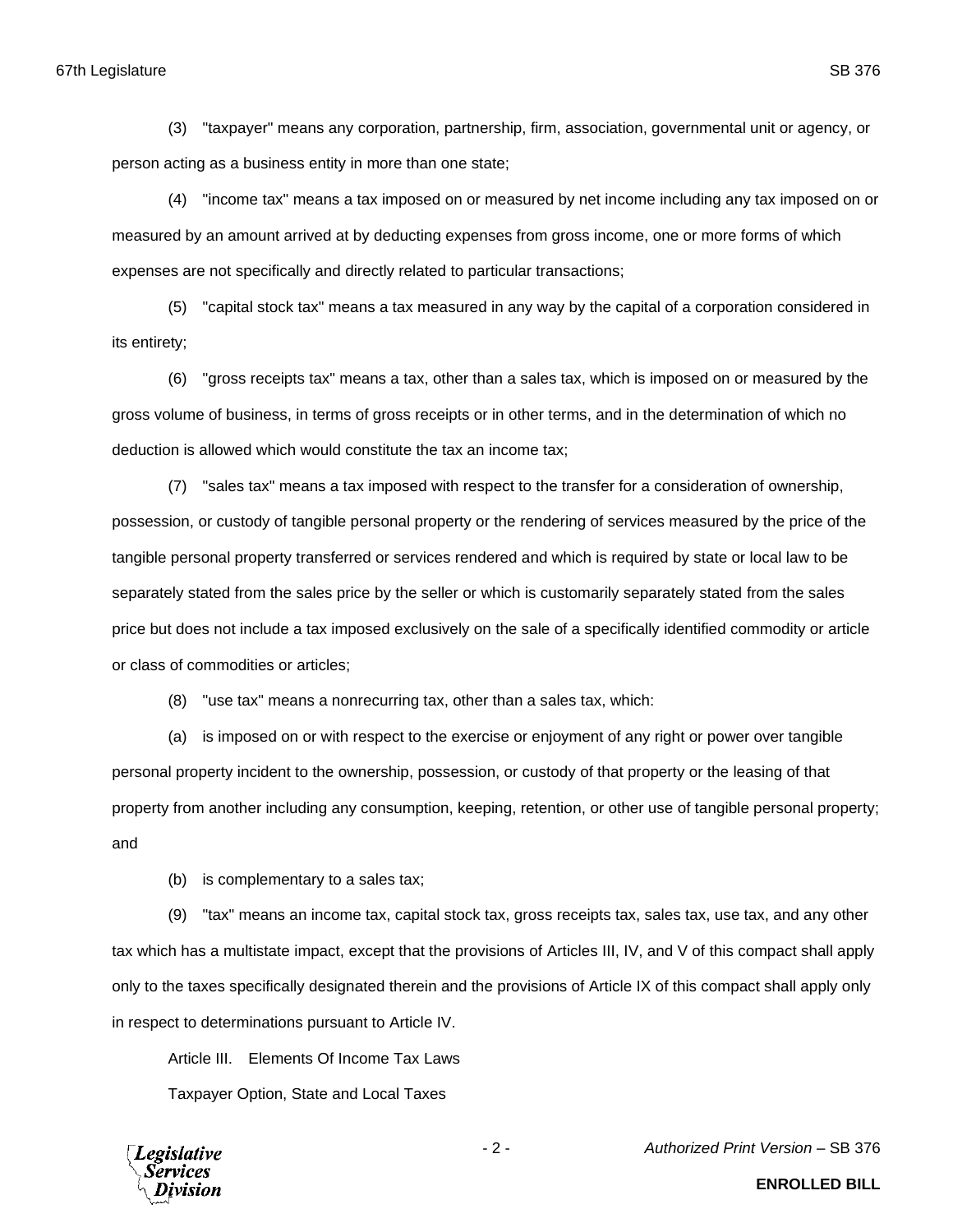67th Legislature SB 376

(1) Any taxpayer subject to an income tax whose income is subject to apportionment and allocation for tax purposes pursuant to the laws of a party state or pursuant to the laws of subdivisions in two or more party states may elect to apportion and allocate the taxpayer's income in the manner provided by the laws of such state or by the laws of such states and subdivisions without reference to this compact or may elect to apportion and allocate in accordance with Article IV. This election for any tax year may be made in all party states or subdivisions thereof or in any one or more of the party states or subdivisions thereof without reference to the election made in the others. For the purposes of this subsection, taxes imposed by subdivisions shall be considered separately from state taxes and the apportionment and allocation also may be applied to the entire tax base. In no instance wherein Article IV is employed for all subdivisions of a state may the sum of all apportionments and allocations to subdivisions within a state be greater than the apportionment and allocation that would be assignable to that state if the apportionment or allocation were being made with respect to a state income tax.

Taxpayer Option, Short Form

(2) Each party state or any subdivision thereof which imposes an income tax shall provide by law that any taxpayer required to file a return whose only activities within the taxing jurisdiction consist of sales and do not include owning or renting real estate or tangible personal property and whose dollar volume of gross sales made during the tax year within the state or subdivision, as the case may be, is not in excess of \$100,000 may elect to report and pay any tax due on the basis of a percentage of such volume and shall adopt rates which shall produce a tax which reasonably approximates the tax otherwise due. The multistate tax commission, not more than once in 5 years, may adjust the \$100,000 figure in order to reflect such changes as may occur in the real value of the dollar, and such adjusted figure, upon adoption by the commission, shall replace the \$100,000 figure specifically provided herein. Each party state and subdivision thereof may make the same election available to taxpayers additional to those specified in this subsection.

Coverage

(3) Nothing in this article relates to the reporting or payment of any tax other than an income tax. Article IV. Division Of Income

- (1) As used in this article, unless the context otherwise requires:
- (a) "apportionable income" means:



- 3 - *Authorized Print Version* – SB 376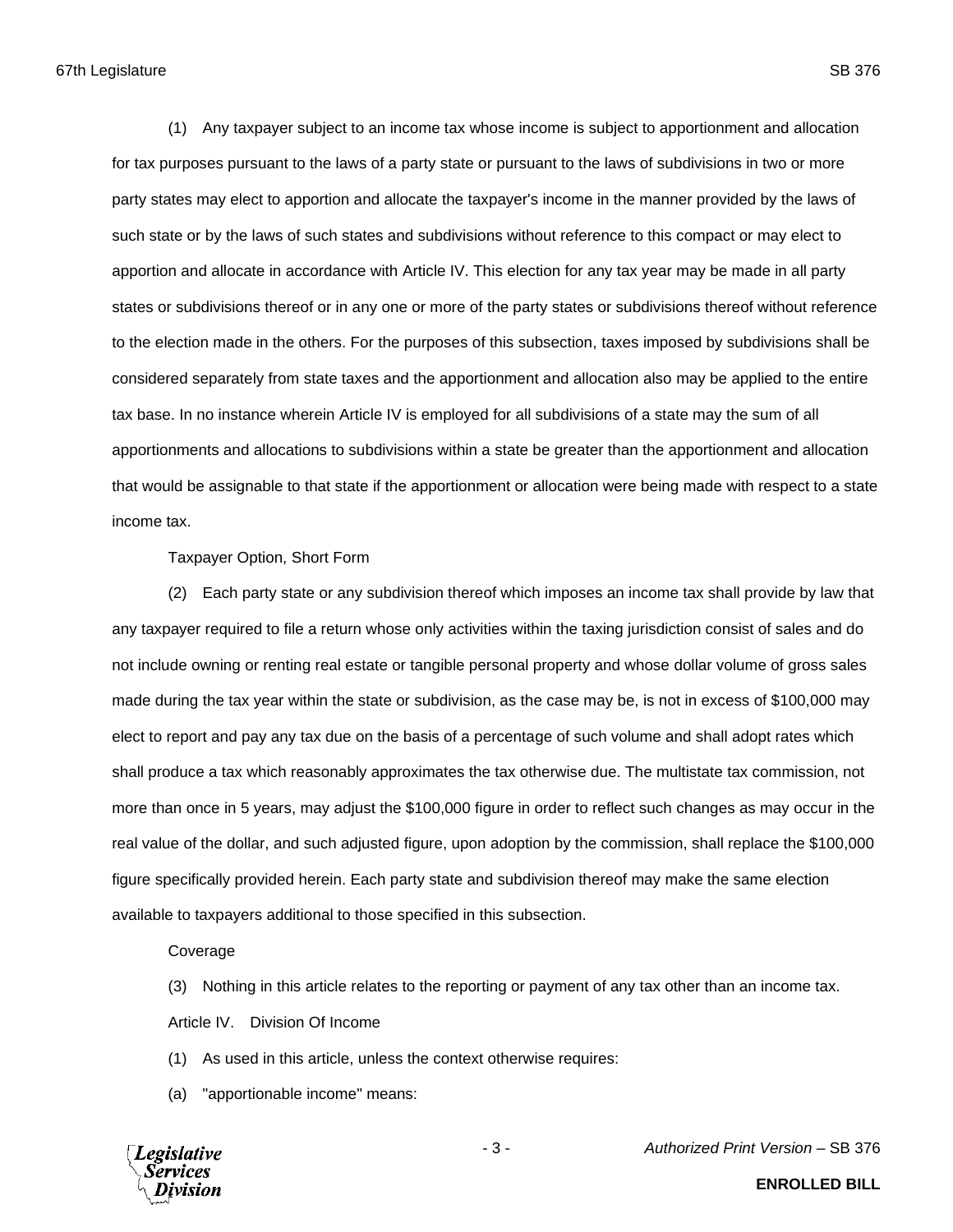## 67th Legislature SB 376

(i) all income that is apportionable under the Constitution of the United States and is not allocated under the laws of this state, including:

(A) income arising from transactions and activity in the regular course of the taxpayer's trade or business, and

(B) income arising from tangible and intangible property if the acquisition, management, employment, development, or disposition of the property is or was related to the operation of the taxpayer's trade or business; and

(ii) any income that would be allocable to this state under the Constitution of the United States but that is apportioned rather than allocated pursuant to the laws of this state;

(b) "commercial domicile" means the principal place from which the trade or business of the taxpayer is directed or managed;

(c) "compensation" means wages, salaries, commissions, and any other form of remuneration paid to employees for personal services;

(d) "financial organization" means any bank, trust company, savings bank, industrial bank, land bank, safe deposit company, private banker, savings and loan association, credit union, cooperative bank, small loan company, sales finance company, investment company, or any type of insurance company;

(e) "nonapportionable income" means all income other than apportionable income;

(f) "public utility" means any business entity:

(i) which owns or operates any plant, equipment, property, franchise, or license for the transmission of communications, transportation of goods or persons, except by pipeline, or the production, transmission, sale, delivery, or furnishing of electricity, water, or steam; and

(ii) whose rates of charges for goods or services have been established or approved by a federal, state, or local government or governmental agency;

(g) "receipts" means all gross receipts of the taxpayer that are not allocated under paragraphs of this article and that are received from transactions and activity in the regular course of the taxpayer's trade or business, except that receipts of a taxpayer from hedging transactions and from the maturity, redemption, sale, exchange, loan, or other disposition of cash or securities shall be excluded;

(h) "state" means any state of the United States, the District of Columbia, the Commonwealth of

**Legislative** *Services* 

**ENROLLED BILL**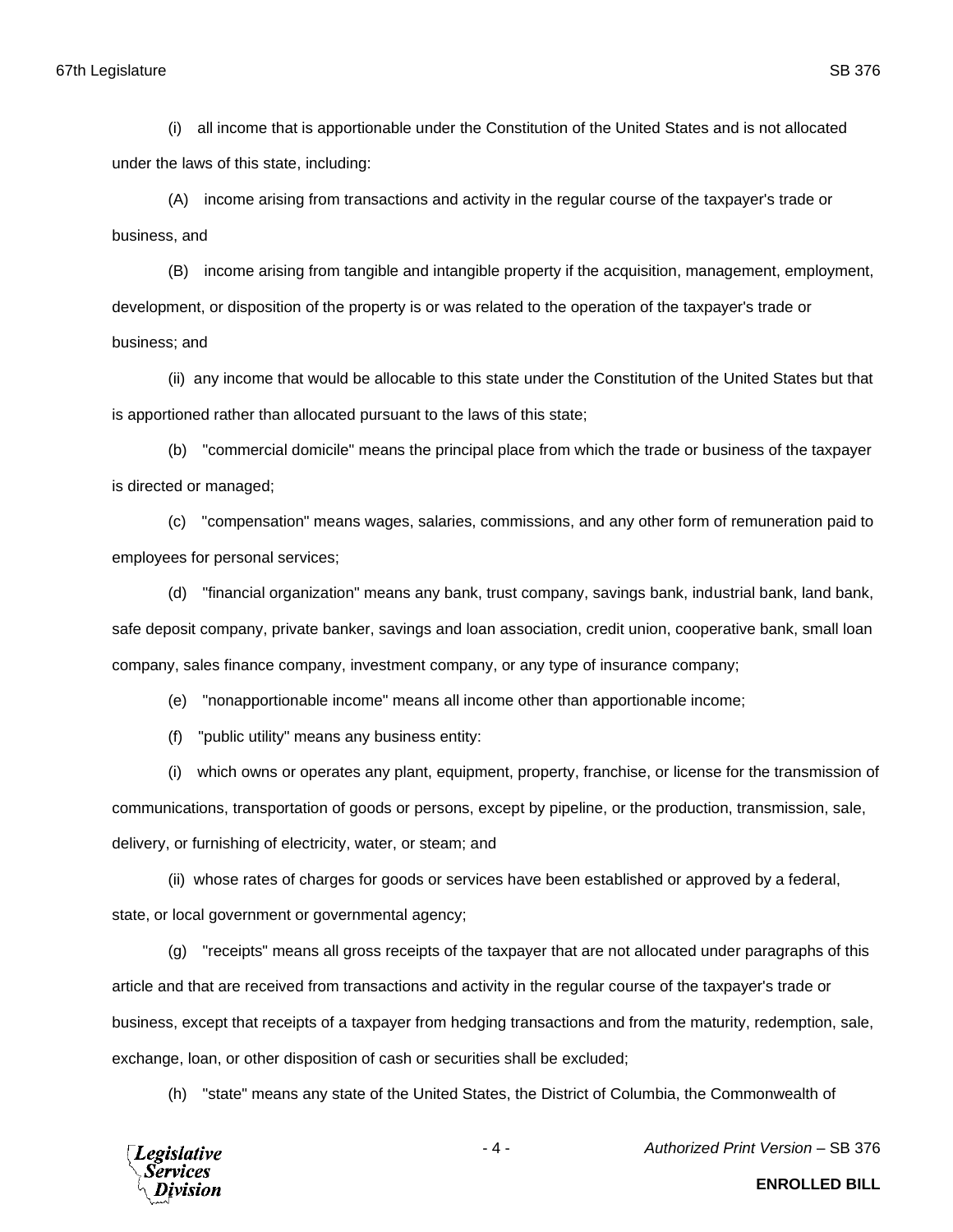Puerto Rico, any territory or possession of the United States, and any foreign country or political subdivision thereof;

(i) "this state" means the state in which the relevant tax return is filed or, in the case of application of this article to the apportionment and allocation of income for local tax purposes, the subdivision or local taxing district in which the relevant tax return is filed.

(2) Any taxpayer having income from business activity which is taxable both within and without this state, other than activity as a financial organization or public utility or the rendering of purely personal services by an individual, shall allocate and apportion the taxpayer's net income as provided in this article. If a taxpayer has income from business activity as a public utility but derives the greater percentage of the taxpayer's income from activities subject to this article, the taxpayer may elect to allocate and apportion the taxpayer's entire net income as provided in this article.

(3) For purposes of allocation and apportionment of income under this article, a taxpayer is taxable in another state if:

(a) in that state the taxpayer is subject to a net income tax, a franchise tax measured by net income, a franchise tax for the privilege of doing business, or a corporate stock tax; or

(b) that state has jurisdiction to subject the taxpayer to a net income tax regardless of whether, in fact, the state does or does not do so.

(4) Rents and royalties from real or tangible personal property, capital gains, interest, dividends, or patent or copyright royalties, to the extent that they constitute nonapportionable income, shall be allocated as provided in subsections (5) through (8) of this article.

(5) (a) Net rents and royalties from real property located in this state are allocable to this state.

(b) Net rents and royalties from tangible personal property are allocable to this state:

(i) if and to the extent that the property is utilized in this state; or

(ii) in their entirety if the taxpayer's commercial domicile is in this state and the taxpayer is not

organized under the laws of or taxable in the state in which the property is utilized.

(c) The extent of utilization of tangible personal property in a state is determined by multiplying the rents and royalties by a fraction, the numerator of which is the number of days of physical location of the property in the state during the rental or royalty period in the taxable year and the denominator of which is the



- 5 - *Authorized Print Version* – SB 376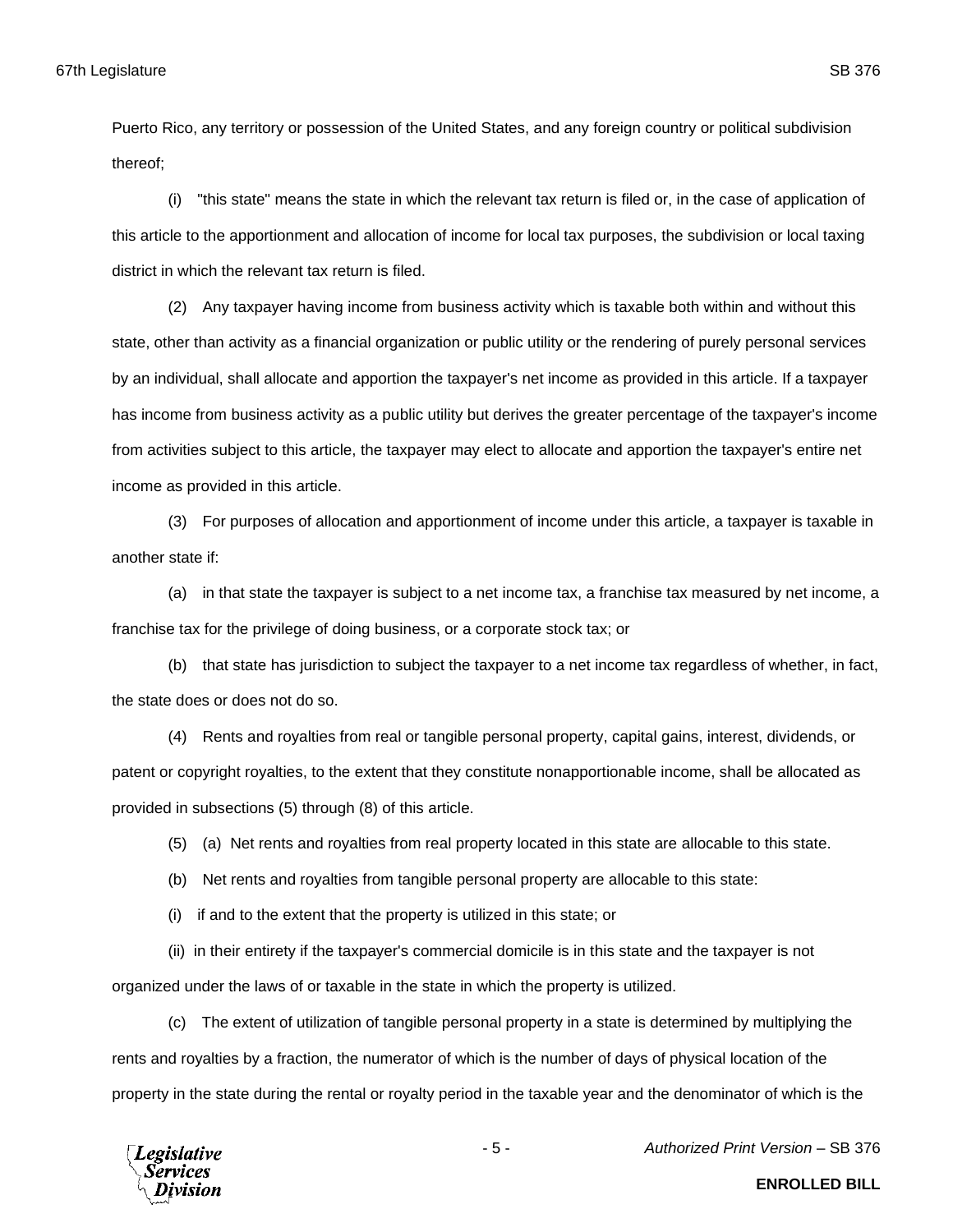number of days of physical location of the property everywhere during all rental or royalty periods in the taxable year. If the physical location of the property during the rental or royalty period is unknown or unascertainable by the taxpayer, tangible personal property is utilized in the state in which the property was located at the time the rental or royalty payer obtained possession.

(6) (a) Capital gains and losses from sales of real property located in this state are allocable to this state.

(b) Capital gains and losses from sales of tangible personal property are allocable to this state if:

(i) the property had a situs in this state at the time of the sale; or

(ii) the taxpayer's commercial domicile is in this state and the taxpayer is not taxable in the state in which the property had a situs.

(c) Capital gains and losses from sales of intangible personal property are allocable to this state if the taxpayer's commercial domicile is in this state.

(7) Interest and dividends are allocable to this state if the taxpayer's commercial domicile is in this state.

(8) (a) Patent and copyright royalties are allocable to this state:

(i) if and to the extent that the patent or copyright is utilized by the payer in this state; or

(ii) if and to the extent that the patent or copyright is utilized by the payer in a state in which the taxpayer is not taxable and the taxpayer's commercial domicile is in this state.

(b) A patent is utilized in a state to the extent that it is employed in production, fabrication,

manufacturing, or other processing in the state or to the extent that a patented product is produced in the state. If the basis of receipts from patent royalties does not permit allocation to states or if the accounting procedures do not reflect states of utilization, the patent is utilized in the state in which the taxpayer's commercial domicile is located.

(c) A copyright is utilized in a state to the extent that printing or other publication originates in the state. If the basis of receipts from copyright royalties does not permit allocation to states or if the accounting procedures do not reflect states of utilization, the copyright is utilized in the state in which the taxpayer's commercial domicile is located.

(9) All apportionable income shall be apportioned to this state by multiplying the income by a fraction,



- 6 - *Authorized Print Version* – SB 376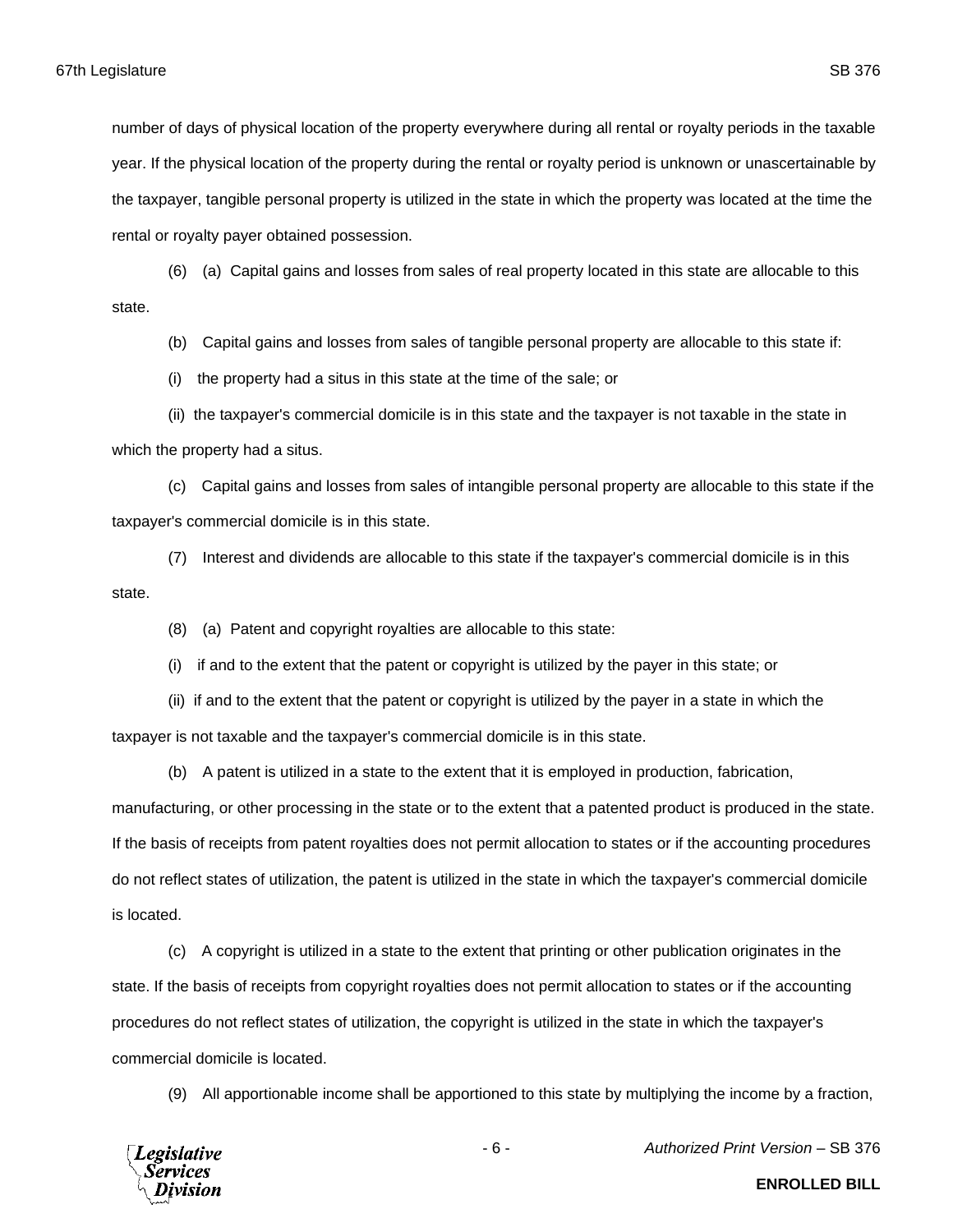the numerator of which is the property factor plus the payroll factor plus two times the receipts factor and the denominator of which is 3 4.

(10) The property factor is a fraction, the numerator of which is the average value of the taxpayer's real and tangible personal property owned or rented and used in this state during the tax period and the denominator of which is the average value of all the taxpayer's real and tangible personal property owned or rented and used during the tax period.

(11) Property owned by the taxpayer is valued at its original cost. Property rented by the taxpayer is valued at eight times the net annual rental rate. Net annual rental rate is the annual rental rate paid by the taxpayer less any annual rental rate received by the taxpayer from subrentals.

(12) The average value of property shall be determined by averaging the values at the beginning and ending of the tax period, but the tax administrator may require the averaging of monthly values during the tax period if reasonably required to reflect properly the average value of the taxpayer's property.

(13) The payroll factor is a fraction, the numerator of which is the total amount paid in this state during the tax period by the taxpayer for compensation and the denominator of which is the total compensation paid everywhere during the tax period.

(14) Compensation is paid in this state if:

(a) the individual's service is performed entirely within the state;

(b) the individual's service is performed both within and without the state, but the service performed without the state is incidental to the individual's service within the state; or

(c) some of the service is performed in the state and:

(i) the base of operations or, if there is no base of operations, the place from which the service is directed or controlled is in the state; or

(ii) the base of operations or the place from which the service is directed or controlled is not in any state in which some part of the service is performed, but the individual's residence is in this state.

(15) The receipts factor is a fraction, the numerator of which is the total receipts of the taxpayer in this state during the tax period and the denominator of which is the total receipts of the taxpayer everywhere during the tax period.

(16) Receipts from the sale of tangible personal property are in this state if: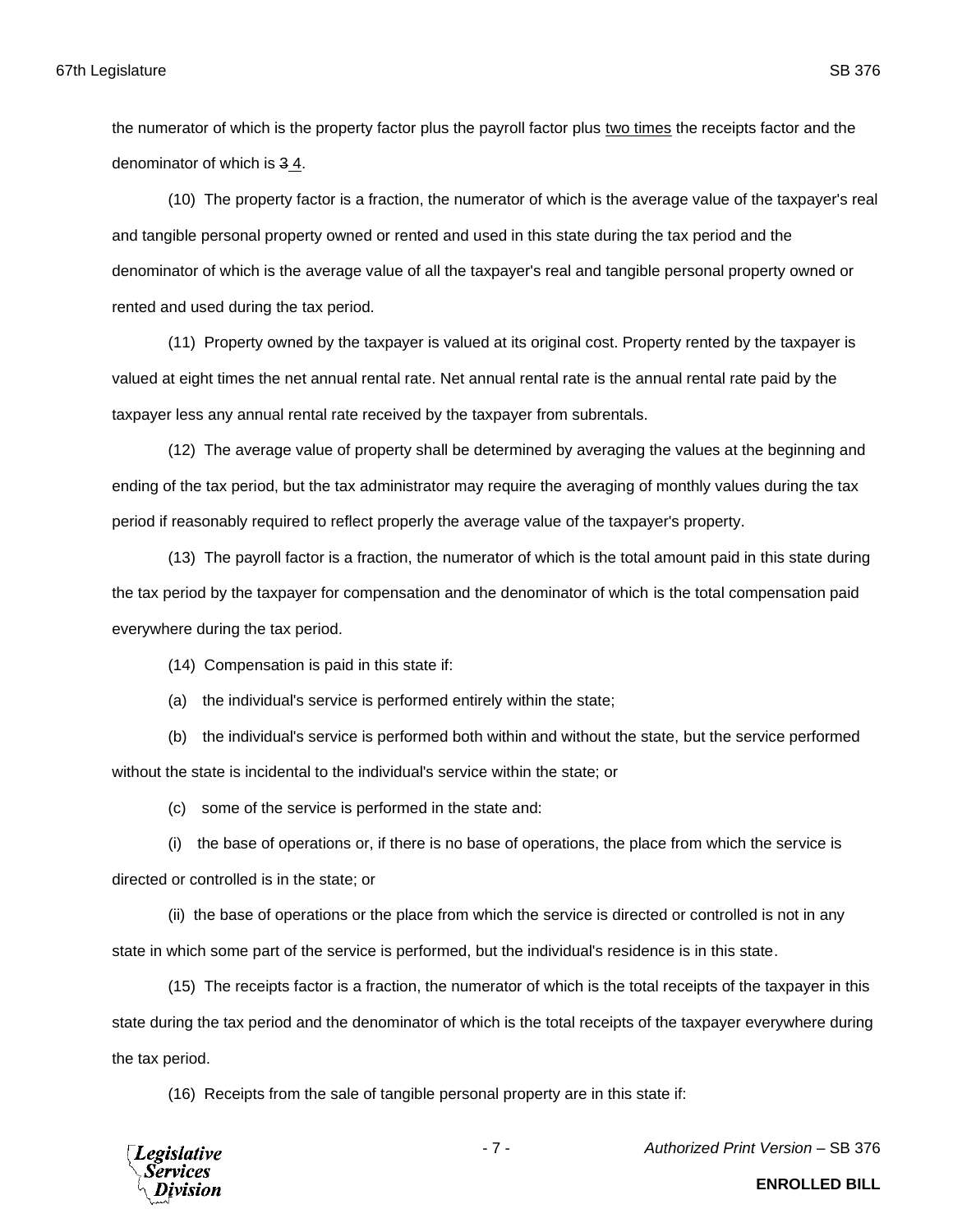(a) the property is delivered or shipped to a purchaser, other than the United States government,

within this state regardless of the f.o.b. point or other conditions of the sale; or

(b) the property is shipped from an office, store, warehouse, factory, or other place of storage in this state and:

(i) the purchaser is the United States government; or

(ii) the taxpayer is not taxable in the state of the purchaser.

(17) (a) Receipts, other than receipts described in subsection (16), are in this state if the taxpayer's market for the sales is in this state. The taxpayer's market for sales is in this state:

(i) in the case of sale, rental, lease, or license of real property, if and to the extent the property is located in this state;

(ii) in the case of rental, lease, or license of tangible personal property, if and to the extent the property is located in this state;

(iii) in the case of sale of a service, if and to the extent the service is delivered to a location in this state; and

(iv) in the case of intangible property:

(A) that is rented, leased, or licensed, if and to the extent the property is used in this state, provided that intangible property utilized in marketing a good or service to a consumer is "used in this state" if that good or service is purchased by a consumer who is in this state; and

(B) that is sold, if and to the extent the property is used in this state, provided that:

(I) a contract right, government license, or similar intangible property that authorizes the holder to

conduct a business activity in a specific geographic area is "used in this state" if the geographic area includes all or part of this state;

(II) receipts from intangible property sales that are contingent on the productivity, use, or disposition of the intangible property shall be treated as receipts from the rental, lease, or licensing of such intangible property under subsection (17)(a)(iv)(A); and

(III) all other receipts from a sale of intangible property shall be excluded from the numerator and denominator of the receipts factor.

(b) If the state or states of assignment under subsection (17)(a) cannot be determined, the state or



- 8 - *Authorized Print Version* – SB 376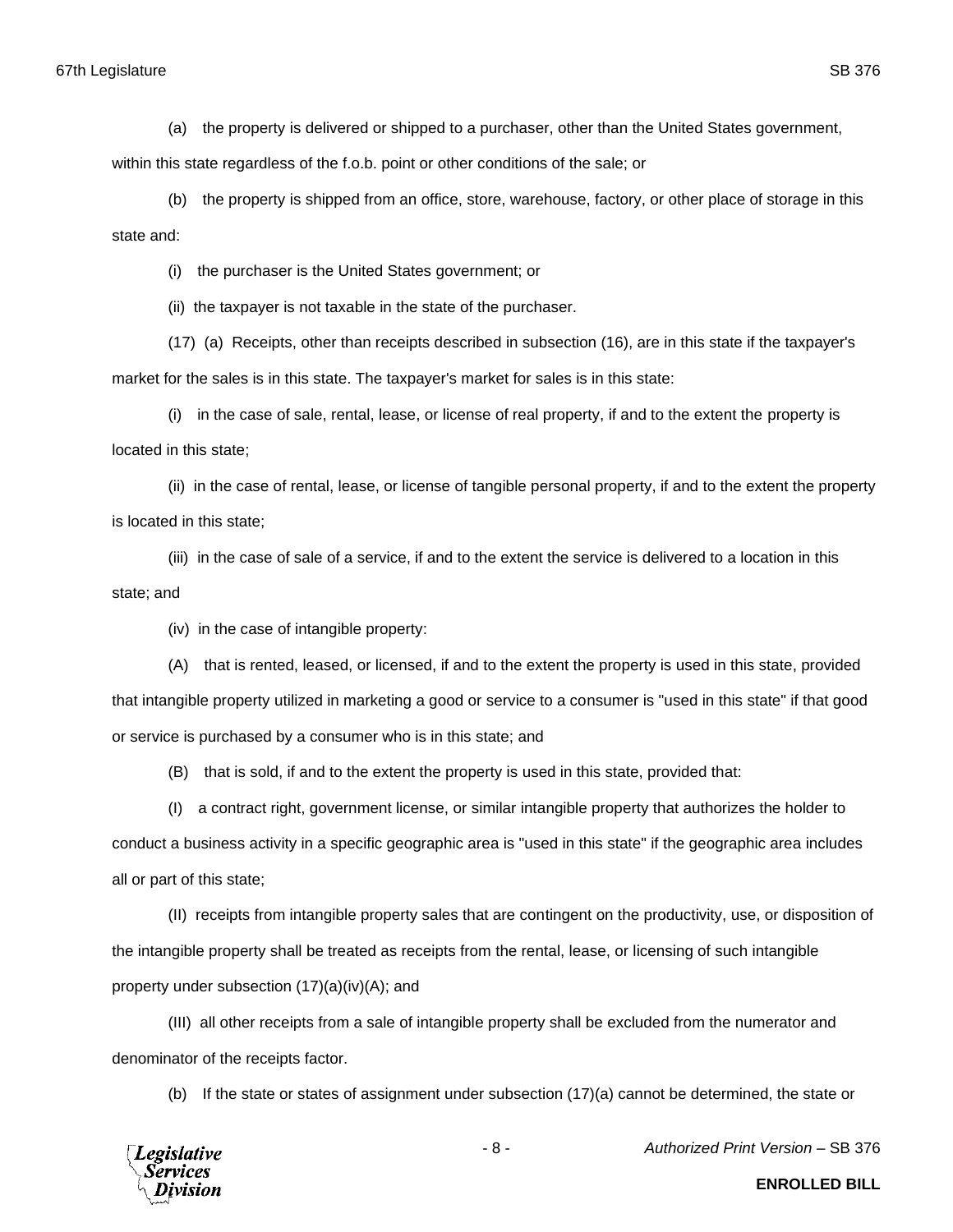states of assignment shall be reasonably approximated.

(c) If the taxpayer is not taxable in a state to which a receipt is assigned under subsection (17)(a) or

(17)(b), or if the state of assignment cannot be determined under subsection (17)(a) or reasonably approximated under subsection (17)(b), such receipt shall be excluded from the denominator of the receipts factor.

(d) The tax administrator may prescribe regulations as necessary or appropriate to carry out the purposes of this section.

(18) (a) If the allocation and apportionment provisions of this article do not fairly represent the extent of the taxpayer's business activity in this state, the taxpayer may petition for or the tax administrator may require, in respect to all or any part of the taxpayer's business activity, if reasonable:

(i) separate accounting;

(ii) the exclusion of any one or more of the factors;

(iii) the inclusion of one or more additional factors which will fairly represent the taxpayer's business activity in this state; or

(iv) the employment of any other method to effectuate an equitable allocation and apportionment of the taxpayer's income.

(b) (i) If the allocation and apportionment provisions of this article do not fairly represent the extent of business activity in this state of taxpayers engaged in a particular industry or in a particular transaction or activity, the tax administrator may, in addition to the authority provided in section (18)(a), establish appropriate rules or regulations for determining alternative allocation and apportionment methods for such taxpayers.

(ii) A regulation adopted pursuant to this section shall be applied uniformly, except that with respect to any taxpayer to whom such regulation applies, the taxpayer may petition for, or the tax administrator may require, adjustment pursuant to subsection (18)(a).

(c) (i) The party petitioning for, or the tax administrator requiring, the use of any method to effectuate an equitable allocation and apportionment of the taxpayer's income pursuant to subsection (18)(a) must prove by a preponderance of the evidence:

(A) that the allocation and apportionment provisions of this Article do not fairly represent the extent of the taxpayer's business activity in this state; and

**Legislative** Services

- 9 - *Authorized Print Version* – SB 376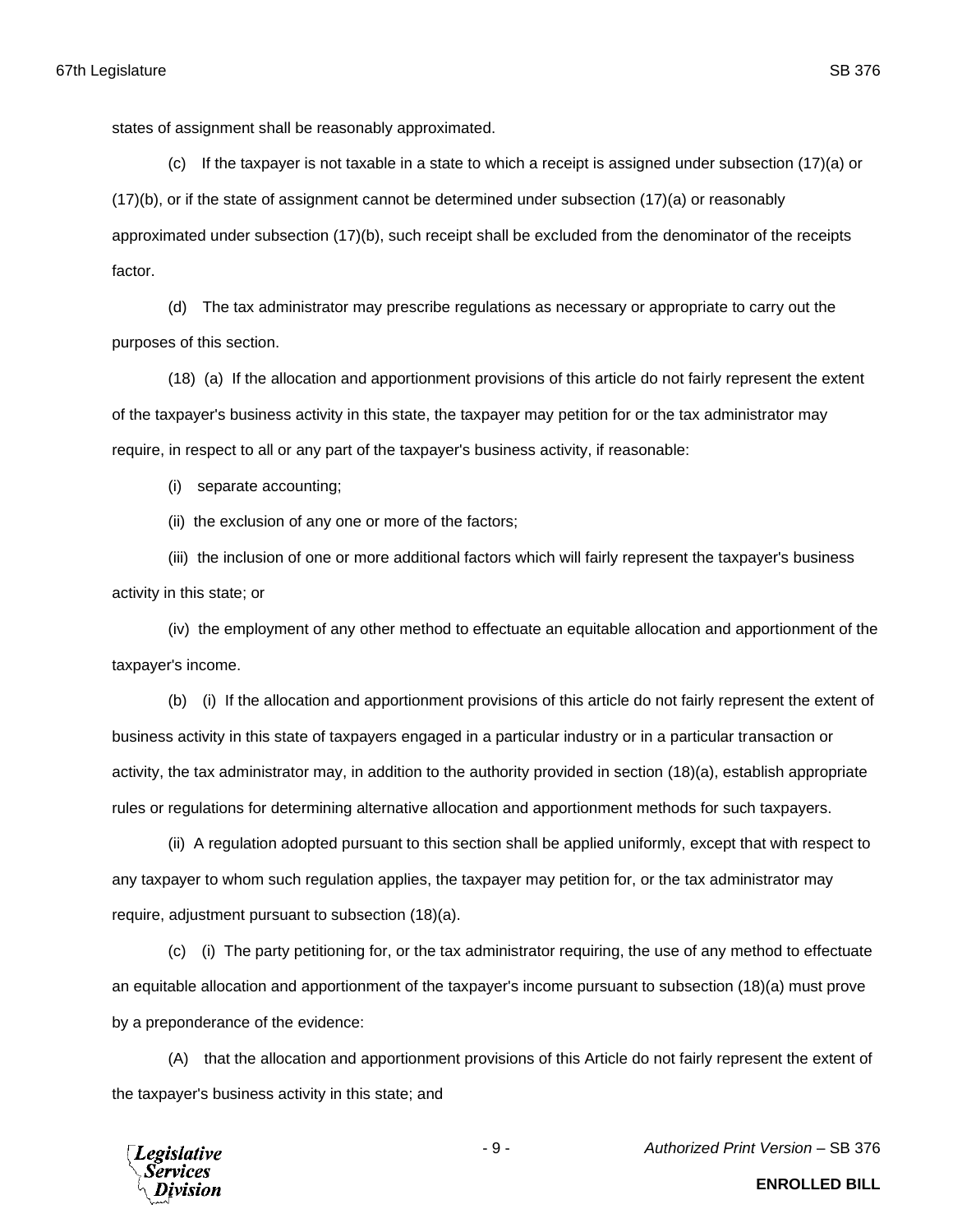(B) that the alternative to such provisions is reasonable.

(ii) The same burden of proof shall apply whether the taxpayer is petitioning for, or the tax administrator is requiring, the use of any reasonable method to effectuate an equitable allocation and apportionment of the taxpayer's income. Notwithstanding the previous sentence, if the tax administrator can show that in any two of the prior five tax years, the taxpayer had used an allocation or apportionment method at variance with its allocation or apportionment method or methods used for such other tax years, then the tax administrator shall not bear the burden of proof in imposing a different method pursuant to (18)(a).

(d) If the tax administrator requires any method to effectuate an equitable allocation and apportionment of the taxpayer's income, the tax administrator cannot impose any civil or criminal penalty with reference to the tax due that is attributable to the taxpayer's reasonable reliance solely on the allocation and apportionment provisions of this article.

(e) A taxpayer that has received written permission from the tax administrator to use a reasonable method to effectuate an equitable allocation and apportionment of the taxpayer's income shall not have that permission revoked with respect to transactions and activities that have already occurred unless there has been a material change in, or a material misrepresentation of, the facts provided by the taxpayer upon which the tax administrator reasonably relied.

Article V. Elements Of Sales And Use Tax Laws

Tax Credit

(1) Each purchaser liable for a use tax on tangible personal property shall be entitled to full credit for the combined amount or amounts of legally imposed sales or use taxes paid by the purchaser with respect to the same property to another state and any subdivision thereof. The credit shall be applied first against the amount of any use tax due the state, and any unused portion of the credit shall then be applied against the amount of any use tax due a subdivision.

Exemption Certificates -- Vendors May Rely

(2) Whenever a vendor receives and accepts in good faith from a purchaser a resale or other exemption certificate or other written evidence of exemption authorized by the appropriate state or subdivision taxing authority, the vendor shall be relieved of liability for a sales or use tax with respect to the transaction.

Article VI. The Commission



- 10 - *Authorized Print Version* – SB 376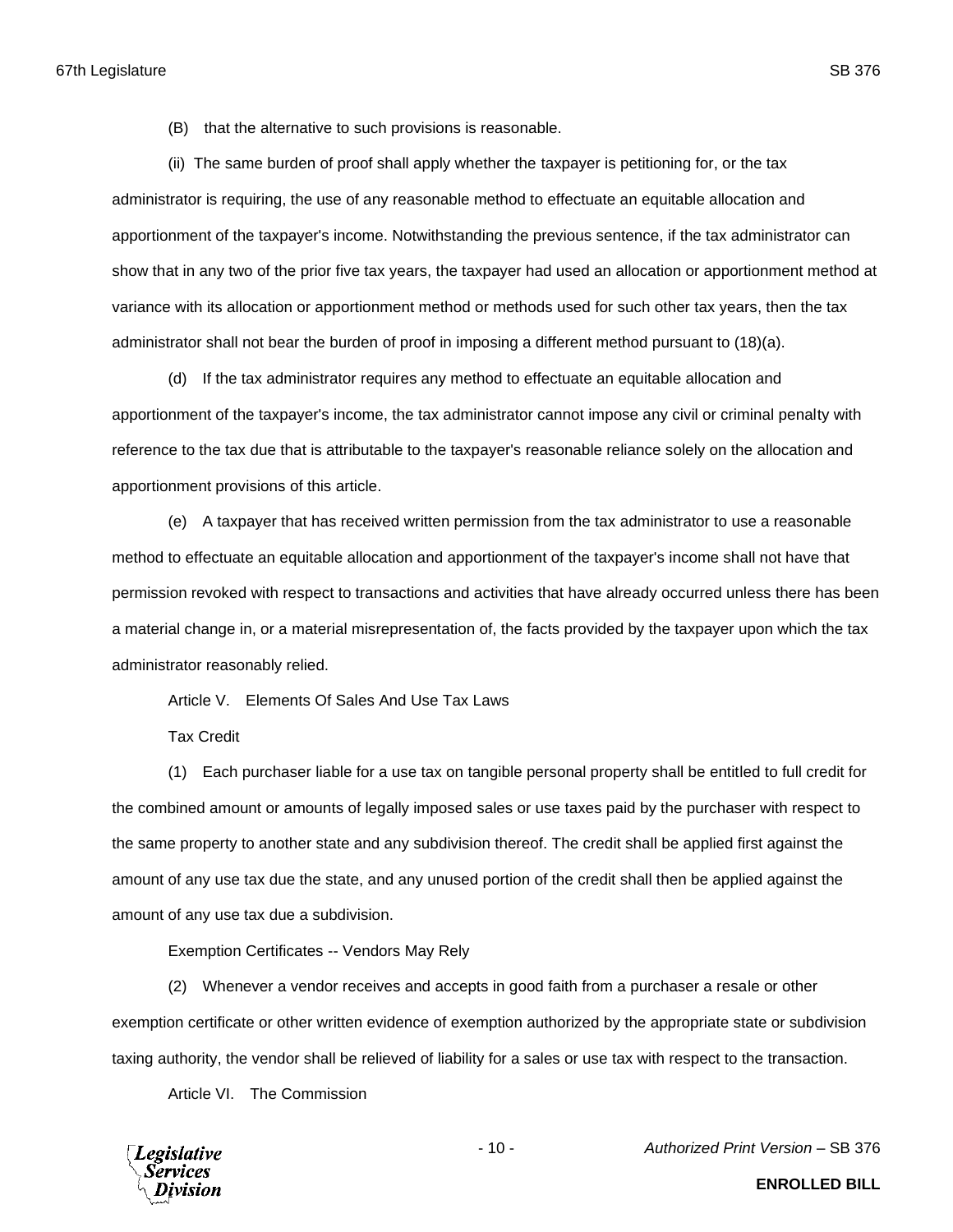Organization and Management

(1) (a) The Multistate Tax Commission is hereby established. It shall be composed of one member from each party state who shall be the head of the state agency charged with the administration of the types of taxes to which this compact applies. If there is more than one such agency, the state shall provide by law for the selection of the commission member from the heads of the relevant agencies. State law may provide that a member of the commission be represented by an alternate, but only if there is on file with the commission written notification of the designation and identity of the alternate. The attorney general of each party state or the attorney general's designee or other counsel if the laws of the party state specifically provide, shall be entitled to attend the meetings of the commission but shall not vote. Such attorneys general, designees, or other counsel shall receive all notices of meetings required under subsection (1)(e) of this article.

(b) Each party state shall provide by law for the selection of representatives from its subdivisions affected by this compact to consult with the commission member from that state.

(c) Each member shall be entitled to one vote. The commission shall not act unless a majority of the members are present, and no action shall be binding unless approved by a majority of the total number of members.

(d) The commission shall adopt an official seal to be used as it may provide.

(e) The commission shall hold an annual meeting and such other regular meetings as its bylaws may provide and such special meetings as its executive committee may determine. The commission bylaws shall specify the dates of the annual and any other regular meetings and shall provide for the giving of notice of annual, regular, and special meetings. Notice of special meetings shall include the reasons therefor and an agenda of the items to be considered.

(f) The commission shall elect annually, from among its members, a presiding officer, a vice presiding officer, and a treasurer. The commission shall appoint an executive director who shall serve at its pleasure, and it shall fix the executive director's duties and compensation. The executive director shall be secretary of the commission. The commission shall make provision for the bonding of such of its officers and employees as it may deem appropriate.

(g) Irrespective of the civil service, personnel, or other merit system laws of any party state, the executive director shall appoint or discharge such personnel as may be necessary for the performance of the



- 11 - *Authorized Print Version* – SB 376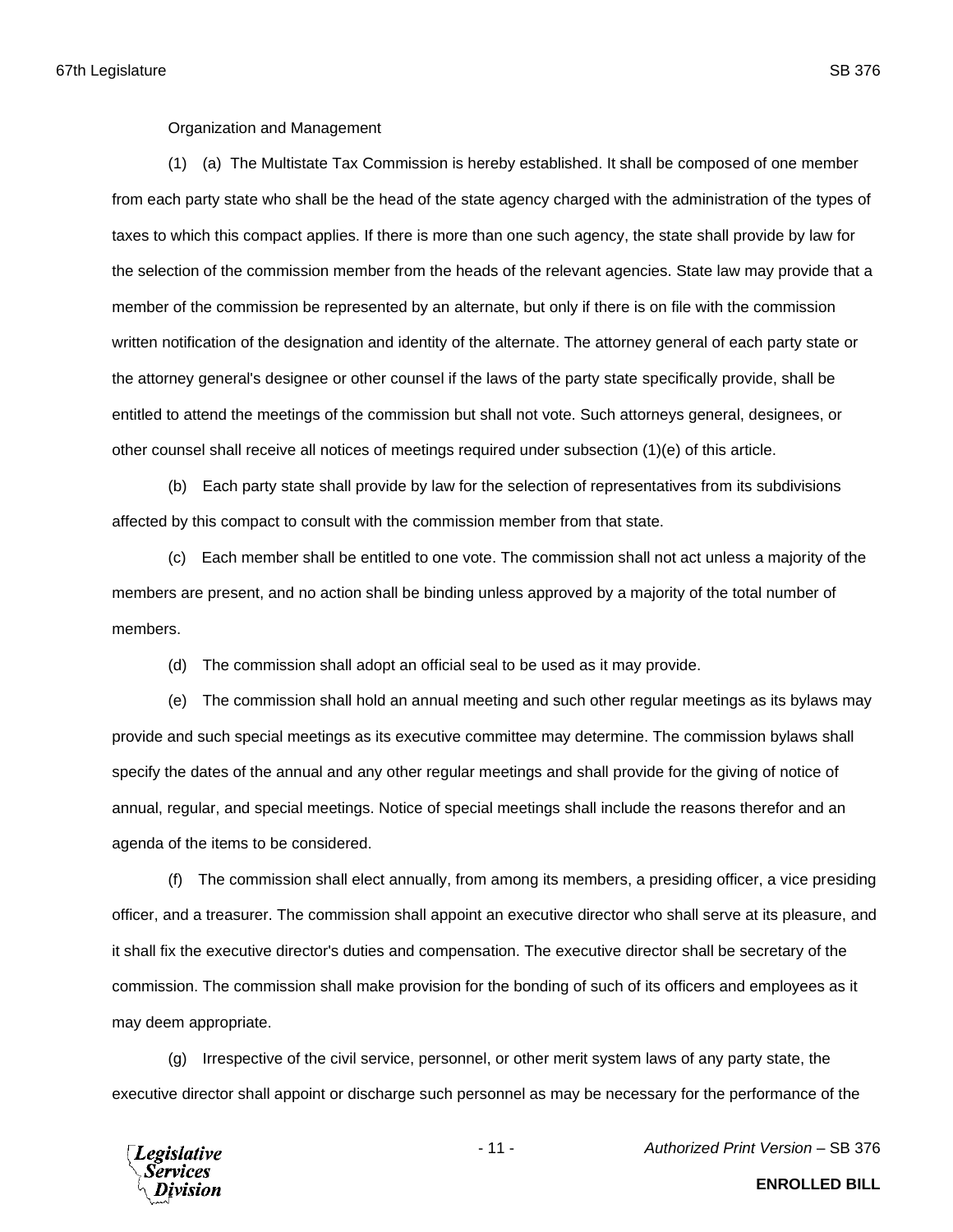functions of the commission and shall fix their duties and compensation. The commission bylaws shall provide for personnel policies and programs.

(h) The commission may borrow, accept, or contract for the services of personnel from any state, the United States, or any other governmental entity.

(i) The commission may accept for any of its purposes and functions any and all donations and grants of money, equipment, supplies, materials, and services, conditional or otherwise, from any governmental entity and may utilize and dispose of the same.

(j) The commission may establish one or more offices for the transacting of its business.

(k) The commission shall adopt bylaws for the conduct of its business. The commission shall publish its bylaws in convenient form and shall file a copy of the bylaws and any amendments thereto with the appropriate agency or officer in each of the party states.

(l) The commission annually shall make to the governor and legislature of each party state a report covering its activities for the preceding year. Any donation or grant accepted by the commission or services borrowed shall be reported in the annual report of the commission and shall include the nature, amount, and conditions, if any, of the donation, gift, grant, or services borrowed and the identity of the donor or lender. The commission may make additional reports as it may deem desirable.

**Committees** 

(2) (a) To assist in the conduct of its business when the full commission is not meeting, the commission shall have an executive committee of seven members, including the presiding officer, vice presiding officer, treasurer, and four other members elected annually by the commission. The executive committee, subject to the provisions of this compact and consistent with the policies of the commission, shall function as provided in the bylaws of the commission.

(b) The commission may establish advisory and technical committees, membership on which may include private persons and public officials, in furthering any of its activities. Such committees may consider any matter of concern to the commission, including problems of special interest to any party state and problems dealing with particular types of taxes.

(c) The commission may establish such additional committees as its bylaws may provide. Powers



- 12 - *Authorized Print Version* – SB 376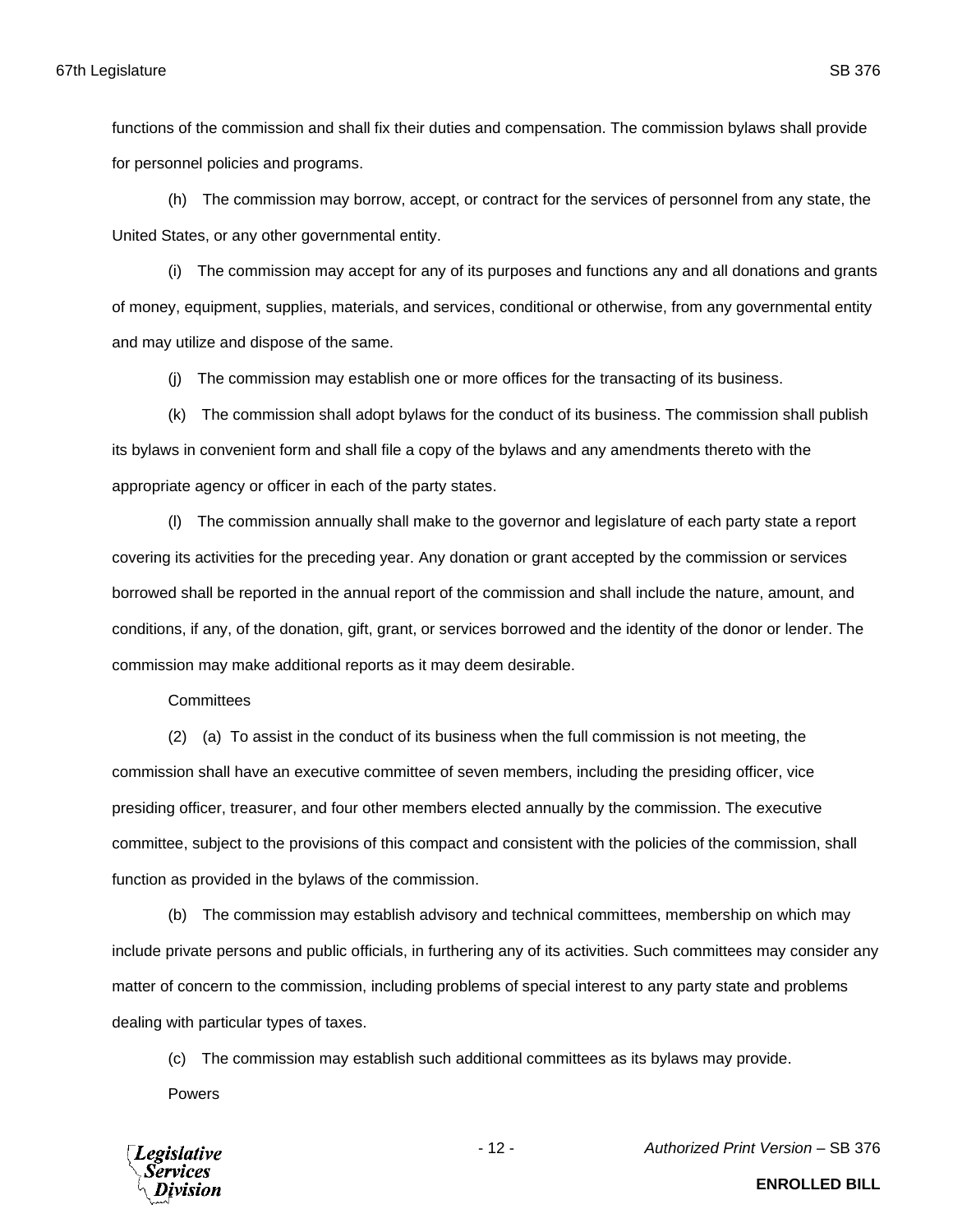(3) In addition to powers conferred elsewhere in this compact, the commission shall have power to:

(a) study state and local tax systems and particular types of state and local taxes;

(b) develop and recommend proposals for an increase in uniformity or compatibility of state and local tax laws with a view toward encouraging the simplification and improvement of state and local tax law and administration;

(c) compile and publish information as in its judgment would assist the party states in implementation of the compact and taxpayers in complying with state and local tax laws;

(d) do all things necessary and incidental to the administration of its functions pursuant to this compact.

### Finance

(4) (a) The commission shall submit to the governor or designated officer or officers of each party state a budget of its estimated expenditures for such period as may be required by the laws of that state for presentation to the legislature thereof.

(b) Each of the commission's budgets of estimated expenditures shall contain specific recommendations of the amounts to be appropriated by each of the party states. The total amount of appropriations requested under any such budget shall be apportioned among the party states as follows: onetenth in equal shares and the remainder in proportion to the amount of revenue collected by each party state and its subdivisions from income taxes, capital stock taxes, gross receipts taxes, sales and use taxes. In determining such amounts, the commission shall employ such available public sources of information as, in its judgment, present the most equitable and accurate comparisons among the party states. Each of the commission's budgets of estimated expenditures and requests for appropriations shall indicate the sources used in obtaining information employed in applying the formula contained in this subsection.

(c) The commission shall not pledge the credit of any party state. The commission may meet any of its obligations in whole or in part with funds available to it under subsection (1)(i) of this article, provided that the commission takes specific action setting aside such funds prior to incurring any obligation to be met in whole or in part in such manner. Except where the commission makes use of funds available to it under subsection (1)(i), the commission shall not incur any obligation prior to the allotment of funds by the party states adequate to meet the same.



- 13 - *Authorized Print Version* – SB 376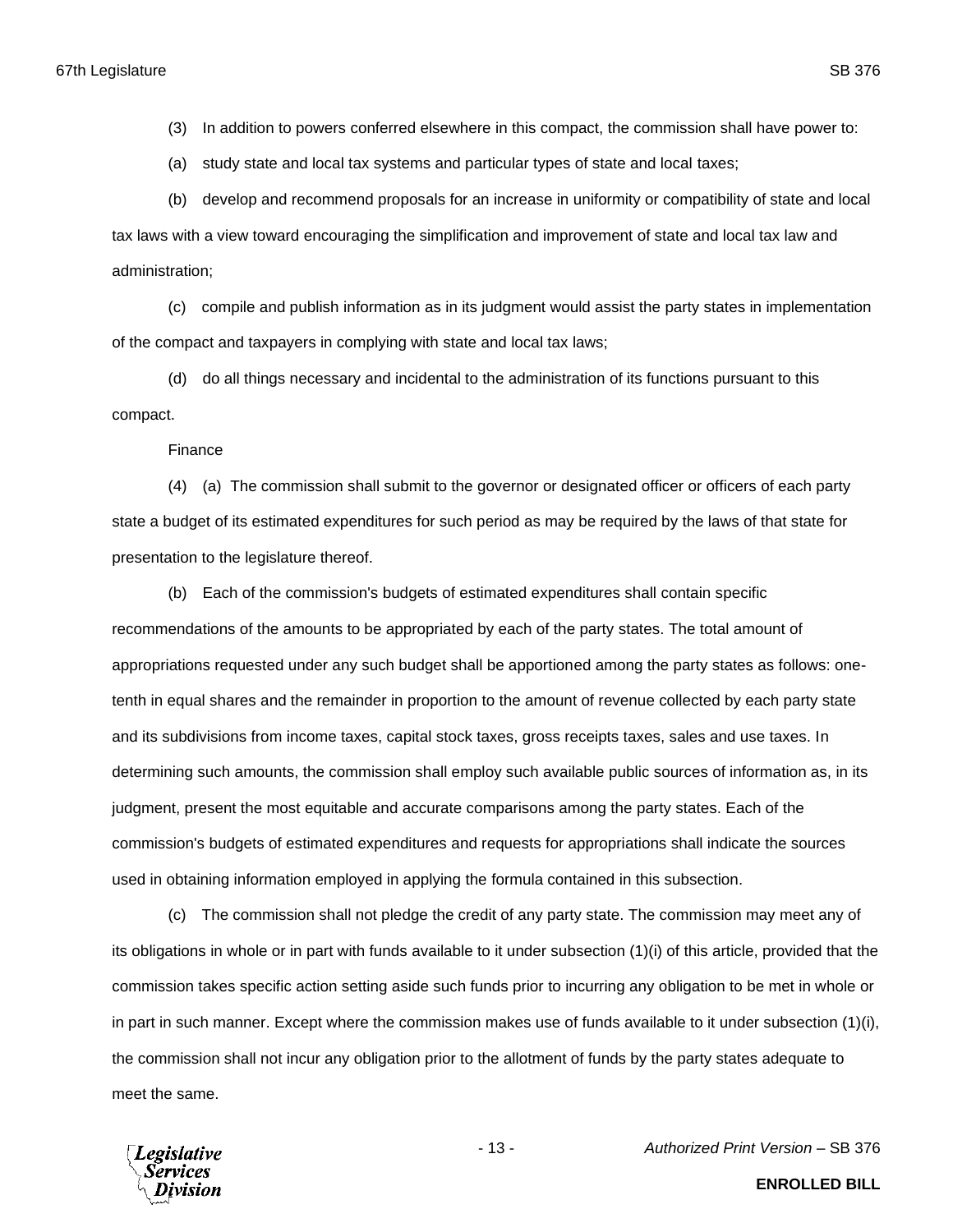(d) The commission shall keep accurate accounts of all receipts and disbursements. The receipts and disbursements of the commission shall be subject to the audit and accounting procedures established under its bylaws. All receipts and disbursements of funds handled by the commission shall be audited yearly by a certified or licensed public accountant, and the report of the audit shall be included in and become part of the annual report of the commission.

(e) The accounts of the commission shall be open at any reasonable time for inspection by duly constituted officers of the party states and by any person authorized by the commission.

(f) Nothing contained in this article shall be construed to prevent commission compliance with laws relating to audit or inspection of accounts by or on behalf of any government contributing to the support of the commission.

Article VII. Uniform Regulations And Forms

(1) Whenever any two or more party states or subdivisions of party states have uniform or similar provisions of law relating to an income tax, capital stock tax, gross receipts tax, sales or use tax, the commission may adopt uniform regulations for any phase of the administration of such law, including assertion of jurisdiction to tax or prescribing uniform tax forms. The commission may also act with respect to the provisions of Article IV of this compact.

(2) Prior to the adoption of any regulation, the commission shall:

(a) as provided in its bylaws, hold at least one public hearing on due notice to all affected party states and subdivisions thereof and to all taxpayers and other persons who have made timely request of the commission for advance notice of its regulation-making proceedings;

(b) afford all affected party states and subdivisions and interested persons an opportunity to submit relevant written data and views, which shall be considered fully by the commission.

(3) The commission shall submit any regulations adopted by it to the appropriate officials of all party states and subdivisions to which they might apply. Each such state and subdivision shall consider any such regulation for adoption in accordance with its own laws and procedures.

Article VIII. Interstate Audits

(1) This article shall be in force only in those party states that specifically provide therefor by statute.

(2) Any party state or subdivision thereof desiring to make or participate in an audit of any accounts,

**Legislative** Services

- 14 - *Authorized Print Version* – SB 376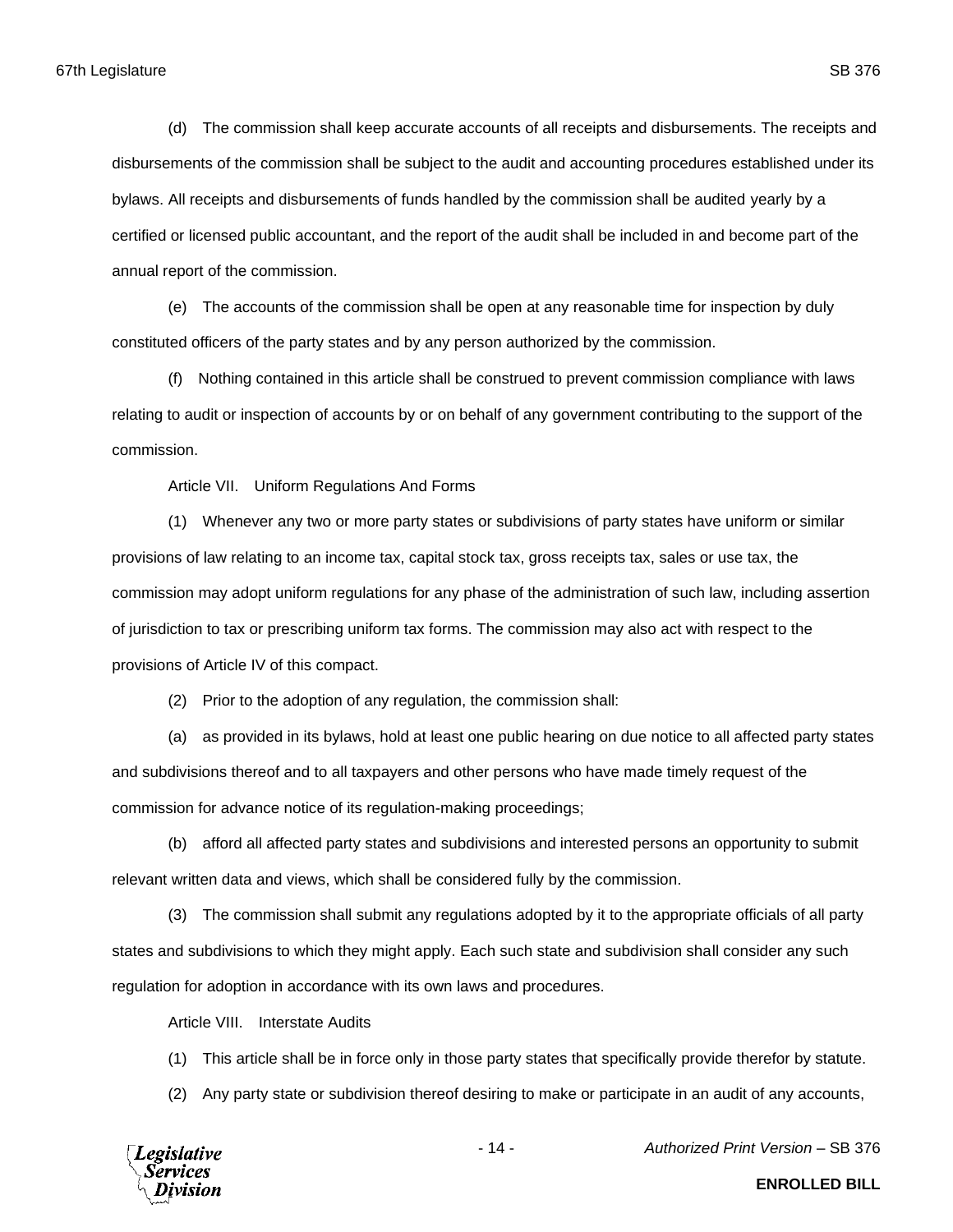books, papers, records, or other documents may request the commission to perform the audit on its behalf. In responding to the request, the commission shall have access to and may examine, at any reasonable time, such accounts, books, papers, records, and other documents and any relevant property or stock of merchandise. The commission may enter into agreements with party states or their subdivisions for assistance in performance of the audit. The commission shall make charges, to be paid by the state or local government or governments for which it performs the service, for any audits performed by it in order to reimburse itself for the actual costs incurred in making the audit.

(3) The commission may require the attendance of any person within the state where it is conducting an audit or part thereof at a time and place fixed by it within such state for the purpose of giving testimony with respect to any account, book, paper, document, other record, property, or stock of merchandise being examined in connection with the audit. If the person is not within the jurisdiction, the person may be required to attend for such purpose at any time and place fixed by the commission within the state of which the person is a resident, provided that such state has adopted this article.

(4) The commission may apply to any court having power to issue compulsory process for orders in aid of its powers and responsibilities pursuant to this article, and any and all such courts shall have jurisdiction to issue such orders. Failure of any person to obey any such order shall be punishable as contempt of the issuing court. If the party or subject matter on account of which the commission seeks an order is within the jurisdiction of the court to which application is made, such application may be to a court in the state or subdivision on behalf of which the audit is being made or a court in the state in which the object of the order being sought is situated. The provisions of this subsection apply only to courts in a state that has adopted this article.

(5) The commission may decline to perform any audit requested if it finds that its available personnel or other resources are insufficient for the purpose or that, in the terms requested, the audit is impracticable of satisfactory performance. If the commission, on the basis of its experience, has reason to believe that an audit of a particular taxpayer, either at a particular time or on a particular schedule, would be of interest to a number of party states or their subdivisions, it may offer to make the audit or audits, the offer to be contingent on sufficient participation therein as determined by the commission.

(6) Information obtained by any audit pursuant to this article shall be confidential and available only



- 15 - *Authorized Print Version* – SB 376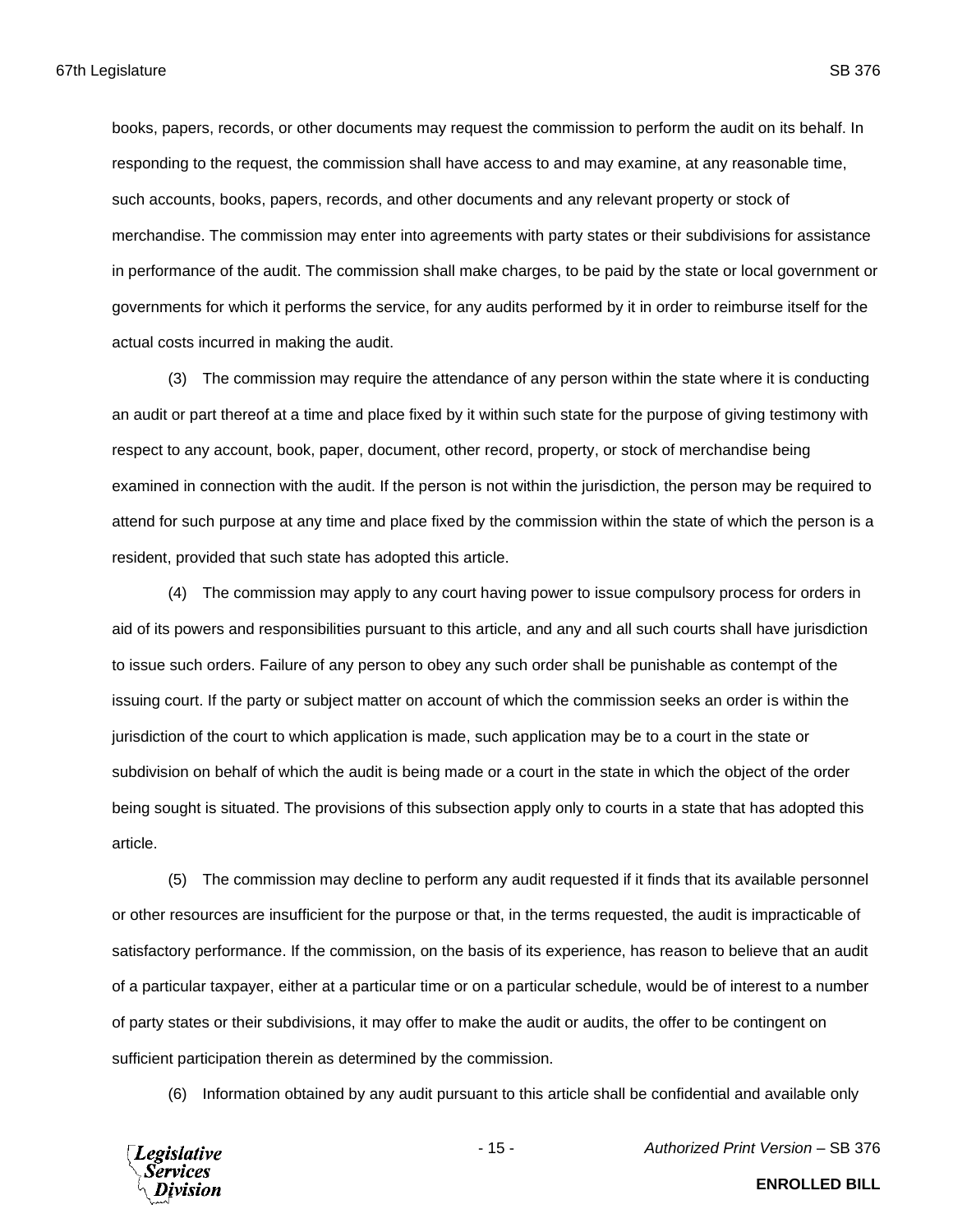for tax purposes to party states, their subdivisions, or the United States. Availability of information shall be in accordance with the laws of the states or subdivisions on whose account the commission performs the audit and only through the appropriate agencies or officers of such states or subdivisions. Nothing in this article shall be construed to require any taxpayer to keep records for any period not otherwise required by law.

(7) Other arrangements made or authorized pursuant to law for cooperative audit by or on behalf of the party states or any of their subdivisions are not superseded or invalidated by this article.

(8) In no event shall the commission make any charge against a taxpayer for an audit.

(9) As used in this article, "tax", in addition to the meaning ascribed to it in Article II, means any tax or license fee imposed in whole or in part for revenue purposes.

Article IX. Arbitration

(1) Whenever the commission finds a need for settling disputes concerning apportionments and allocations by arbitration, it may adopt a regulation placing this article in effect, notwithstanding the provisions of Article VII.

(2) The commission shall select and maintain an arbitration panel composed of officers and employees of state and local governments and private persons who shall be knowledgeable and experienced in matters of tax law and administration.

(3) Whenever a taxpayer who has elected to employ Article IV or whenever the laws of the party state or subdivision thereof are substantially identical with the relevant provisions of Article IV, the taxpayer, by written notice to the commission and to each party state or subdivision thereof that would be affected, may secure arbitration of an apportionment or allocation if the taxpayer is dissatisfied with the final administrative determination of the tax agency of the state or subdivision with respect thereto on the ground that it would subject the taxpayer to double or multiple taxation by two or more party states or subdivisions thereof. Each party state and subdivision thereof hereby consents to the arbitration as provided herein and agrees to be bound thereby.

(4) The arbitration board shall be composed of one person selected by the taxpayer, one by the agency or agencies involved, and one member of the commission's arbitration panel. If the agencies involved are unable to agree on the person to be selected by them, such person shall be selected by lot from the total membership of the arbitration panel. The two persons selected for the board in the manner provided by the



**ENROLLED BILL**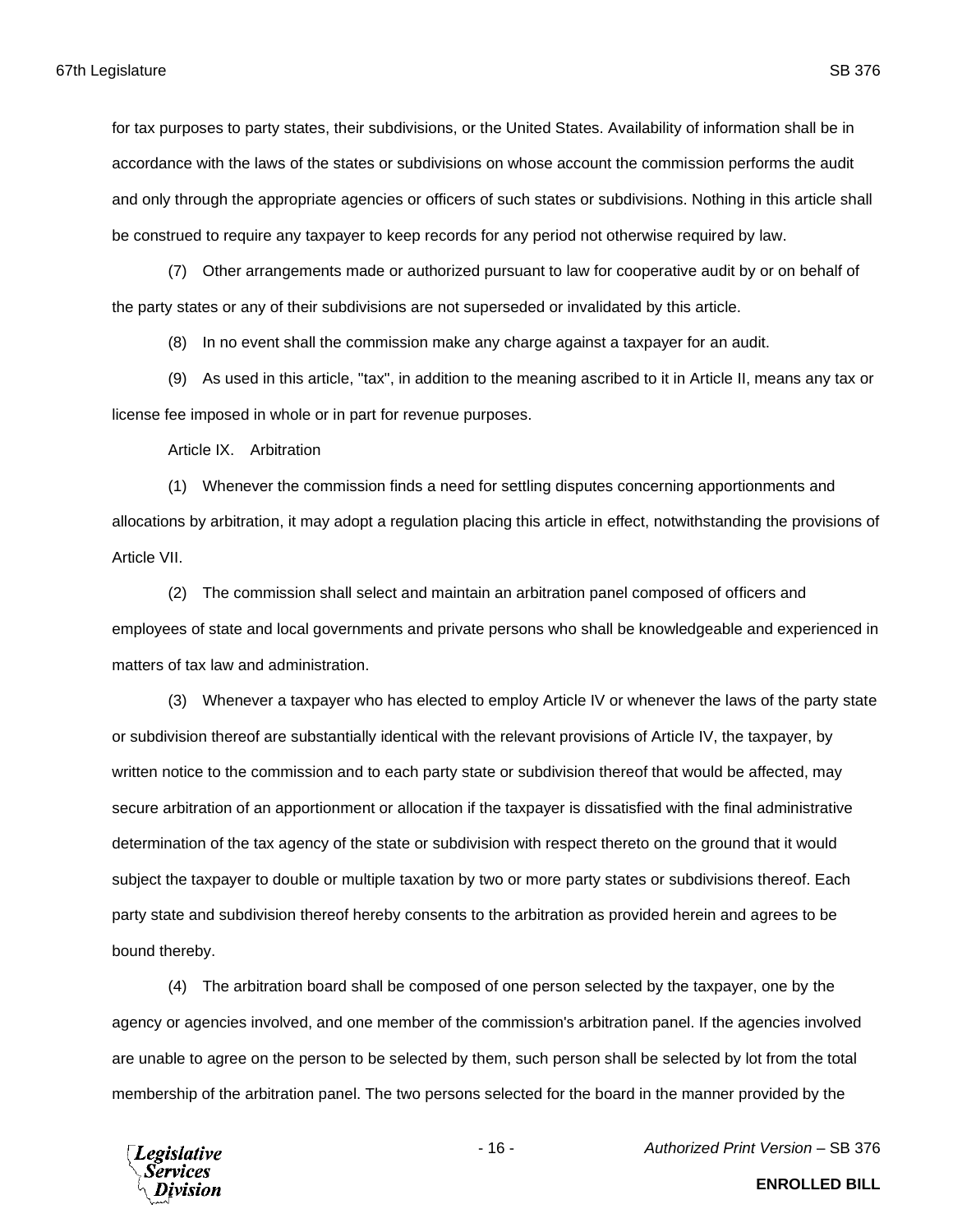foregoing provisions of this subsection shall jointly select the third member of the board. If they are unable to agree on the selection, the third member shall be selected by lot from among the total membership of the arbitration panel. No member of a board selected by lot shall be qualified to serve if he is an officer or employee or is otherwise affiliated with any party to the arbitration proceeding. Residents within the jurisdiction of a party to the arbitration proceeding shall not constitute affiliation within the meaning of this subsection.

(5) The board may sit in any state or subdivision party to the proceeding, in the state of the taxpayer's incorporation, residence, or domicile, in any state where the taxpayer does business, or in any place that it finds most appropriate for gaining access to evidence relevant to the matter before it.

(6) The board shall give due notice of the times and places of its hearings. The parties shall be entitled to be heard, to present evidence, and to examine and cross-examine witnesses. The board shall act by majority vote.

(7) The board shall have power to administer oaths, take testimony, subpoena and require the attendance of witnesses and the production of accounts, books, papers, records, and other documents, and issue commissions to take testimony. Subpoenas may be signed by any member of the board. In case of failure to obey a subpoena and upon application by the board, any judge of a court of competent jurisdiction of the state in which the board is sitting or in which the person to whom the subpoena is directed may be found may make an order requiring compliance with the subpoenas, and the court may punish failure to obey the order as a contempt. The provisions of this subsection apply only in states that have adopted this article.

(8) Unless the parties otherwise agree, the expenses and other costs of the arbitration shall be assessed and allocated among the parties by the board in such manner as it may determine. The commission shall fix a schedule of compensation for members of arbitration boards and of other allowable expenses and costs. No officer or employee of a state or local government who serves as a member of a board shall be entitled to compensation therefor unless the member is required on account of the service to forego the regular compensation attaching to the member's public employment, but any such board member shall be entitled to expenses.

(9) The board shall determine the disputed apportionment or allocation and any matters necessary thereto. The determinations of the board shall be final for purposes of making the apportionment or allocation, but for no other purpose.



**ENROLLED BILL**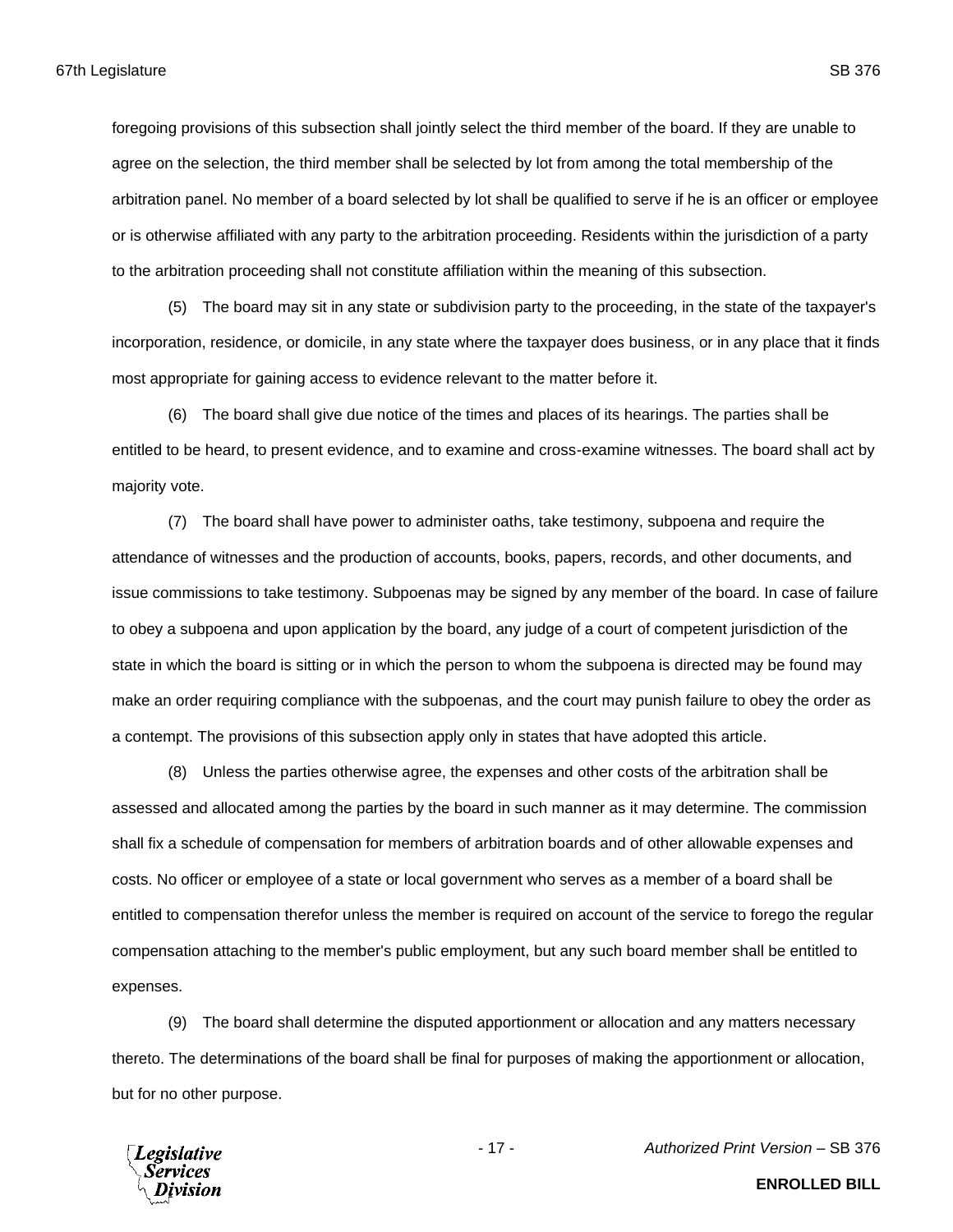(10) The board shall file with the commission and with each tax agency represented in the proceeding: the determination of the board, the board's written statement of its reasons therefor, the record of the board's proceedings, and any other documents required by the arbitration rules of the commission to be filed.

(11) The commission shall publish the determinations of boards, together with the statements of the reasons therefor.

(12) The commission shall adopt and publish rules of procedure and practice and shall file a copy of such rules and of any amendment thereto with the appropriate agency or officer in each of the party states.

(13) Nothing contained herein shall prevent at any time a written compromise of any matter or matters in dispute, if otherwise lawful, by the parties to the arbitration proceedings.

Article X. Entry Into Force And Withdrawal

(1) This compact shall enter into force when enacted into law by any seven states. Thereafter, this compact shall become effective as to any other state upon its enactment thereof. The commission shall arrange for notification of all party states whenever there is a new enactment of the compact.

(2) Any party state may withdraw from this compact by enacting a statute repealing the same. No withdrawal shall affect any liability already incurred by or chargeable to a party state prior to the time of such withdrawal.

(3) No proceeding commenced before an arbitration board prior to the withdrawal of a state and to which the withdrawing state or any subdivision thereof is a party shall be discontinued or terminated by the withdrawal, nor shall the board thereby lose jurisdiction over any of the parties to the proceeding necessary to make a binding determination therein.

Article XI. Effect On Other Laws And Jurisdiction

Nothing in this compact shall be construed to:

(1) affect the power of any state or subdivision thereof to fix rates of taxation, except that a party state shall be obligated to implement Article III, subsection (2), of this compact;

(2) apply to any tax or fixed fee imposed for the registration of a motor vehicle or any tax on motor fuel, other than a sales tax; provided that the definition of "tax" in Article VIII, subsection (9), may apply for the purposes of that article and the commission's powers of study and recommendation pursuant to Article VI, subsection (3), may apply;



- 18 - *Authorized Print Version* – SB 376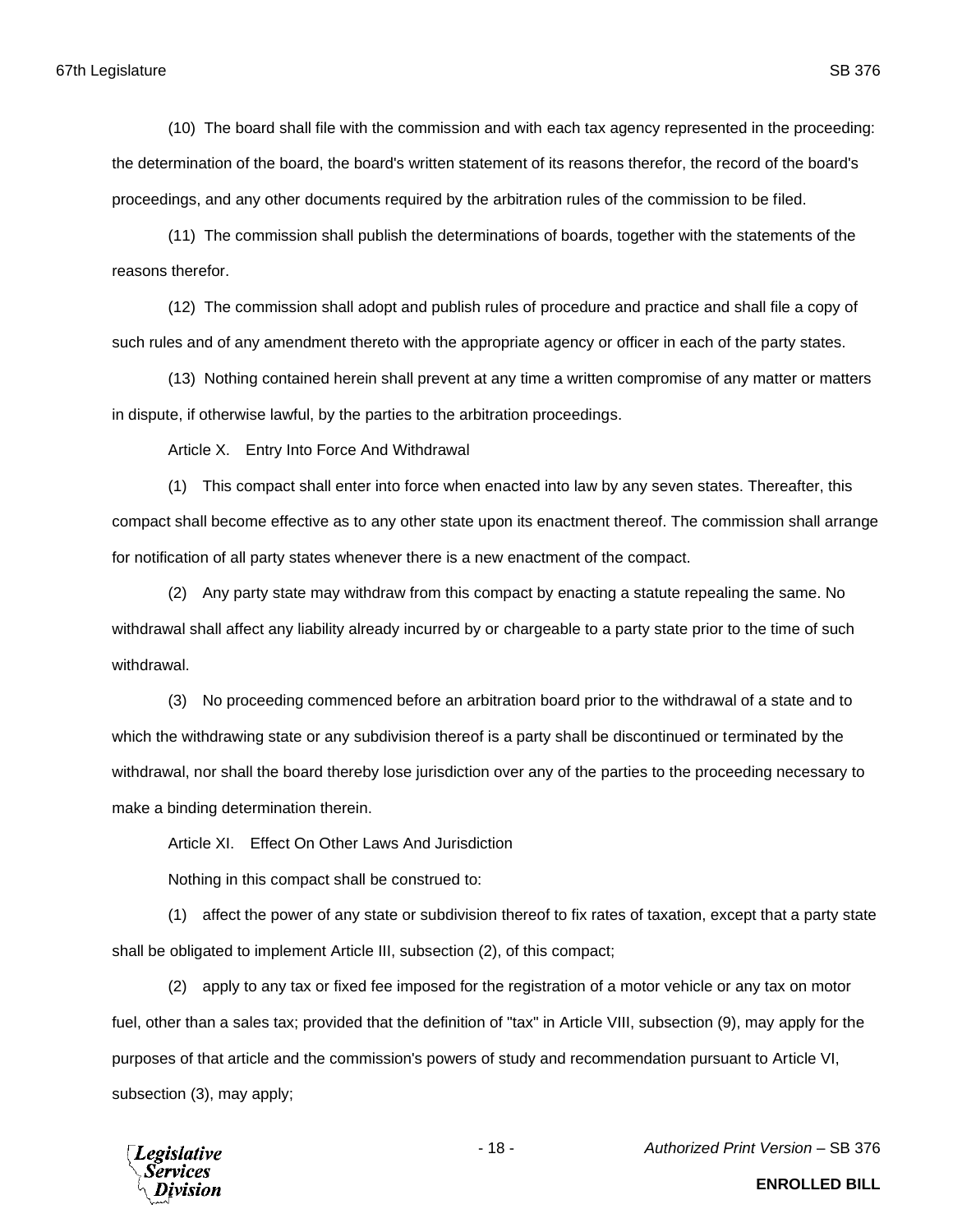(3) withdraw or limit the jurisdiction of any state or local court or administrative officer or body with respect to any person, corporation, or other entity or subject matter, except to the extent that such jurisdiction is expressly conferred by or pursuant to this compact upon another agency or body;

(4) supersede or limit the jurisdiction of any court of the United States.

Article XII. Construction And Severability

This compact shall be liberally construed so as to effectuate the purposes thereof. The provisions of this compact shall be severable, and if any phrase, clause, sentence, or provision of this compact is declared to be contrary to the constitution of any state or of the United States or if the applicability thereof to any government, agency, person, or circumstance is held invalid, the validity of the remainder of this compact and the applicability thereof to any government, agency, person, or circumstance shall not be affected thereby. If this compact shall be held contrary to the constitution of any state participating therein, the compact shall remain in full force and effect as to the remaining party states and in full force and effect as to the state affected as to all severable matters."

**Section 2. Effective date.** [This act] is effective on passage and approval.

**Section 3. Applicability.** [This act] applies to tax years beginning after June 30, 2021.

- END -

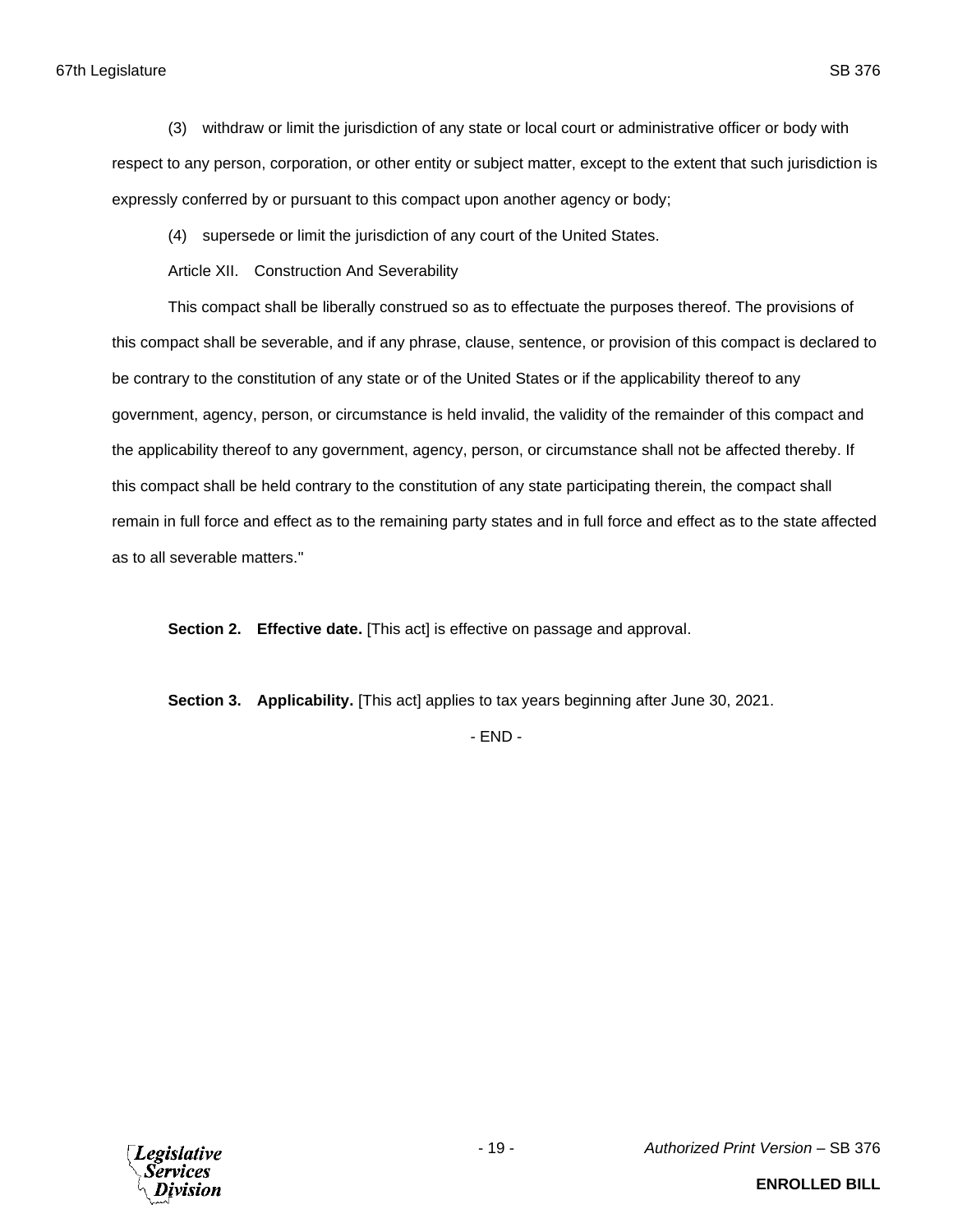I hereby certify that the within bill,

SB 376, originated in the Senate.

Secretary of the Senate

President of the Senate

| Signed this | uav    |
|-------------|--------|
|             | 111'11 |
| $\Omega$    |        |

\_\_\_\_\_\_\_\_\_\_\_\_\_\_\_\_\_\_\_\_\_\_\_\_\_\_\_\_\_\_\_\_\_\_\_\_\_\_\_\_\_\_\_

\_\_\_\_\_\_\_\_\_\_\_\_\_\_\_\_\_\_\_\_\_\_\_\_\_\_\_\_\_\_\_\_\_\_\_\_\_\_\_\_\_\_\_

Speaker of the House

| Sianed this |  |
|-------------|--|
| $\Omega$    |  |

\_\_\_\_\_\_\_\_\_\_\_\_\_\_\_\_\_\_\_\_\_\_\_\_\_\_\_\_\_\_\_\_\_\_\_\_\_\_\_\_\_\_\_